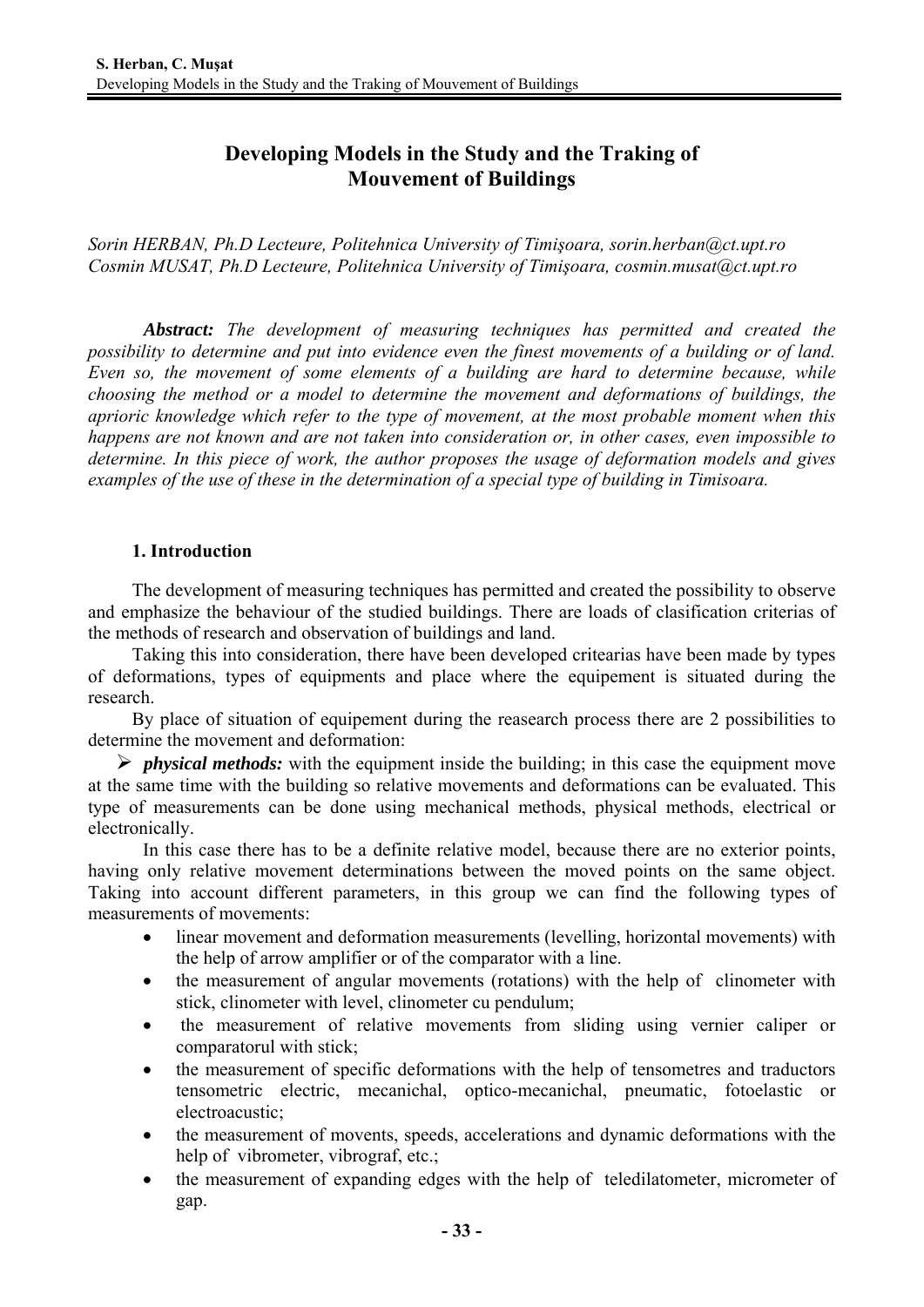Physical methods are often used in the study of buildings in the conception and projection phase, and also in order to study the behaviour during constructions.

¾ *geometric methods:* in the case where the equipment is placed outside the building or of its influential area, the measurements will be linked to a network of fixed spots situated outside of the influential area of the factors that affect the building and the ground that it is situated on.

Through this process absolute values of the horizontal or vertical movement will be established. The topographic-geodesic methods belong to this category of determinations of movements and deformations.

# **2. Classic models for determining deformations**

# **2.1. Cause and effect relationship**

To determine the movement of some buildings or land surfaces, the local or regional, specially created and always updated using the most precise equipment, topographic-geodesic networks are used. **These procedures are some of the most precise and secure methods of following,** being a lot better than those ungeodesic or fotogrammetical or even satelating.

 During the determination of a deformation, we will always find a cause that through a transmitting function will lead to the effect (figure 1) :

The transmitting function is expressed through mathematical relations, is part of the statistics category, we cannot be sure of what is going on just with a certain probability we can find a relationship. The effect is always the deformation, defined as a spatial modification.



Fig. 1 The relation cause-effect

Taking into account the domain of use and the physical cause that provoke the deformation phenomenon, we can establish the following provoking cases of deformation and movement of constructions and land: tectonic conditioned movements, sliding phenomenon, diverse meteorological phenomenon, endogens causes, proper causes of each object as well as the action of man.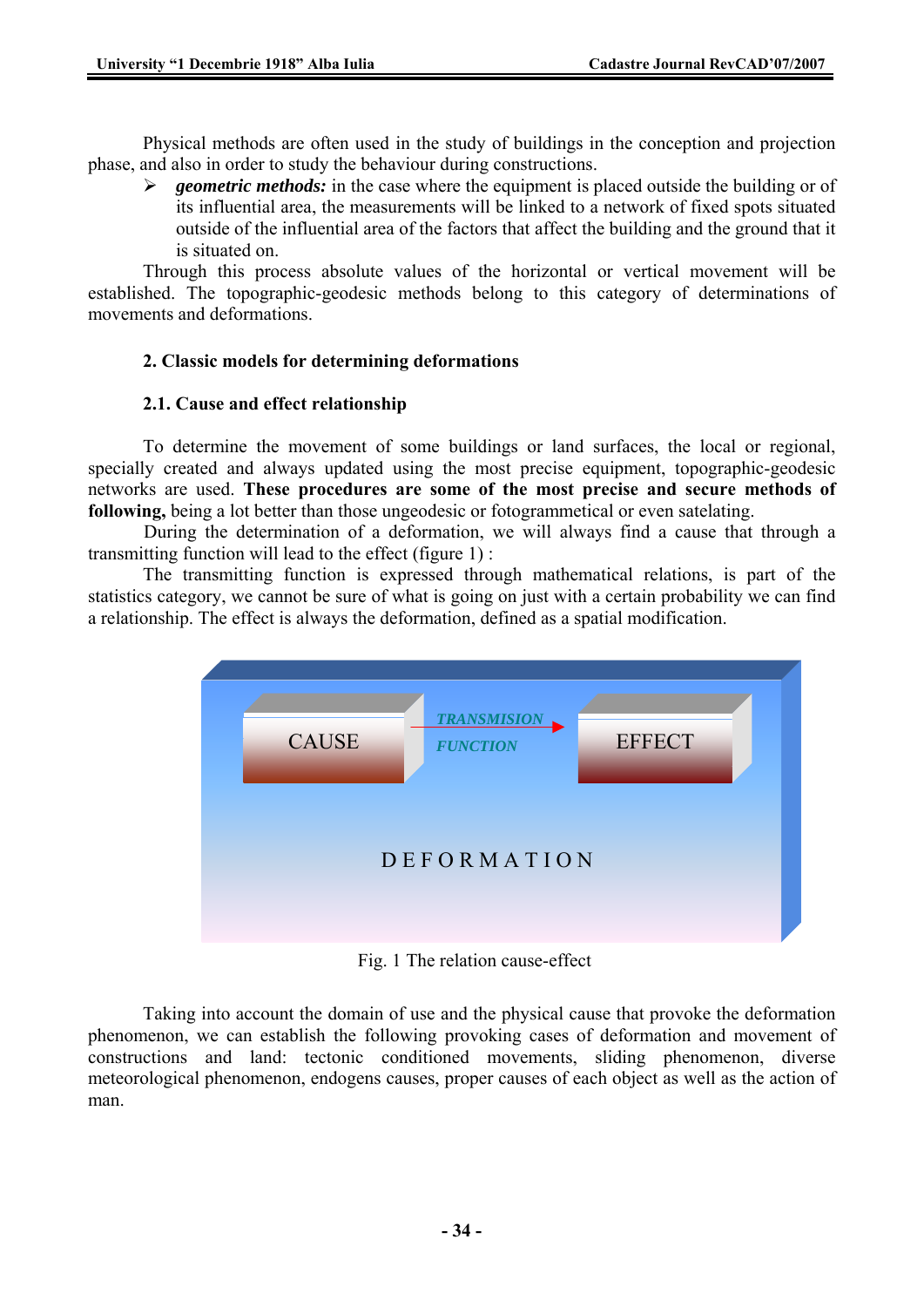### **2.2. Aprioristic knowledge of a certain deformation model.**

The role of geodesic tracking networks is to observe and determine whether or not movements or deformations to a certain building occur. Usually there is initial information of the movements that interest us or of movements critical to an object.

The precision and integrity of the apriorical knowledge on the behaviour of the building are differentiated, but the base parameters for a deformation model that must be taken into consideration are:

- representative points;
- the delimitation of the information domain;
- the evolution in time of the movements:
- the direction of the studied movements:
- size of the movement.

After every measuring cycle a different type of information model appears, that must be verified or modified. Often the aprioristic knowledge and every modification of the model influences the configuration of the network as well as the observation program, thus taking birth an interactive effect between measurements and model.

#### **2.3. Discetisation in geometric domain**

The number and the position of points in the tracking network is not made by rules. They must be found according to the specific domain of tracking. Thus, we must take into consideration two main problems:

- **choosing representative points**: in order to discretisate and object through points we must take care that the determination of these points does not constitute the final point of a tracking problem but only to draw some conclusions referring to the modification of an entire studied object.
- **delimitation of deformation influenced domain:** for most massive buildings, movements are not limited only to the building itself, but they extend to an entire area around the building. In order to find the deformation domain, we must always take into account the influential area of the movement around the studied objects. During every observation cycle an analysis of the stability of the chosen points must be done (figure 2).



Fig. 2 Describes mouvements in time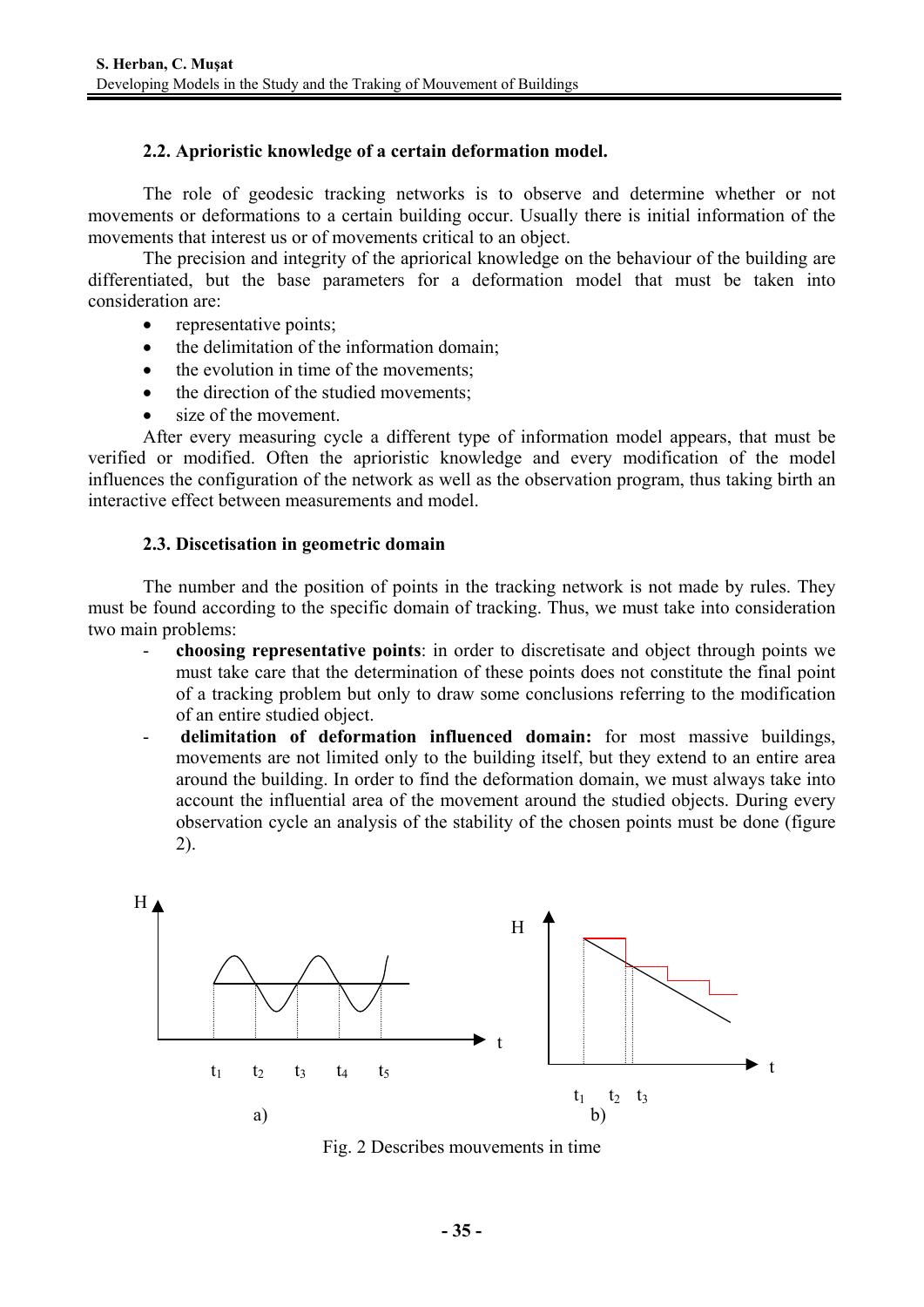In some situation like land slides or movements of the earths shell, where all points suffer movements greater or smaller, the knowing and comprehension of the moving status is a geodesic purpose. In some cases we cannot formulate a univocal and functional relationship between physical causes and geometric effect of the deformation, so the moving process is described in time and sometimes because of the positions of the reference points.

If in classic modeling, the dicretisation in geometric domain seems relevant, in cinematic view the dicretisation in time is more relevant. The description of observations in cinematic parameters makes obvious the difference between two fundamental possibilities:

movement modeling as a time function;

the modeling of movement as a function of time and place.

The limited number in time of geodesic measurements can hardly describe some complicated movements. (Figure 2 a and b).

### **3. Modern models for establishing deformations. Use of dynamic models in studying and tracking deformations.**

These models establish deformations taking into account the generating causes. Dynamic models describe through mathematical relations the relationship between cause and effect. These models can be grouped in stochastic models and determinist models. An eloquent example of these models is given in the following diagram (figure 3):



Fig. 3 Dinamic model

# **4. The use of dynamic models in determinating movements of the rail roads of transport of coal from cet south timisoara**

The vehicle that runs on the route is a **"Vehicle for taking and staking coal"** with a frequency of 1200 t/h, type T 3214, having an arm 35 m long and weighing 460 tons.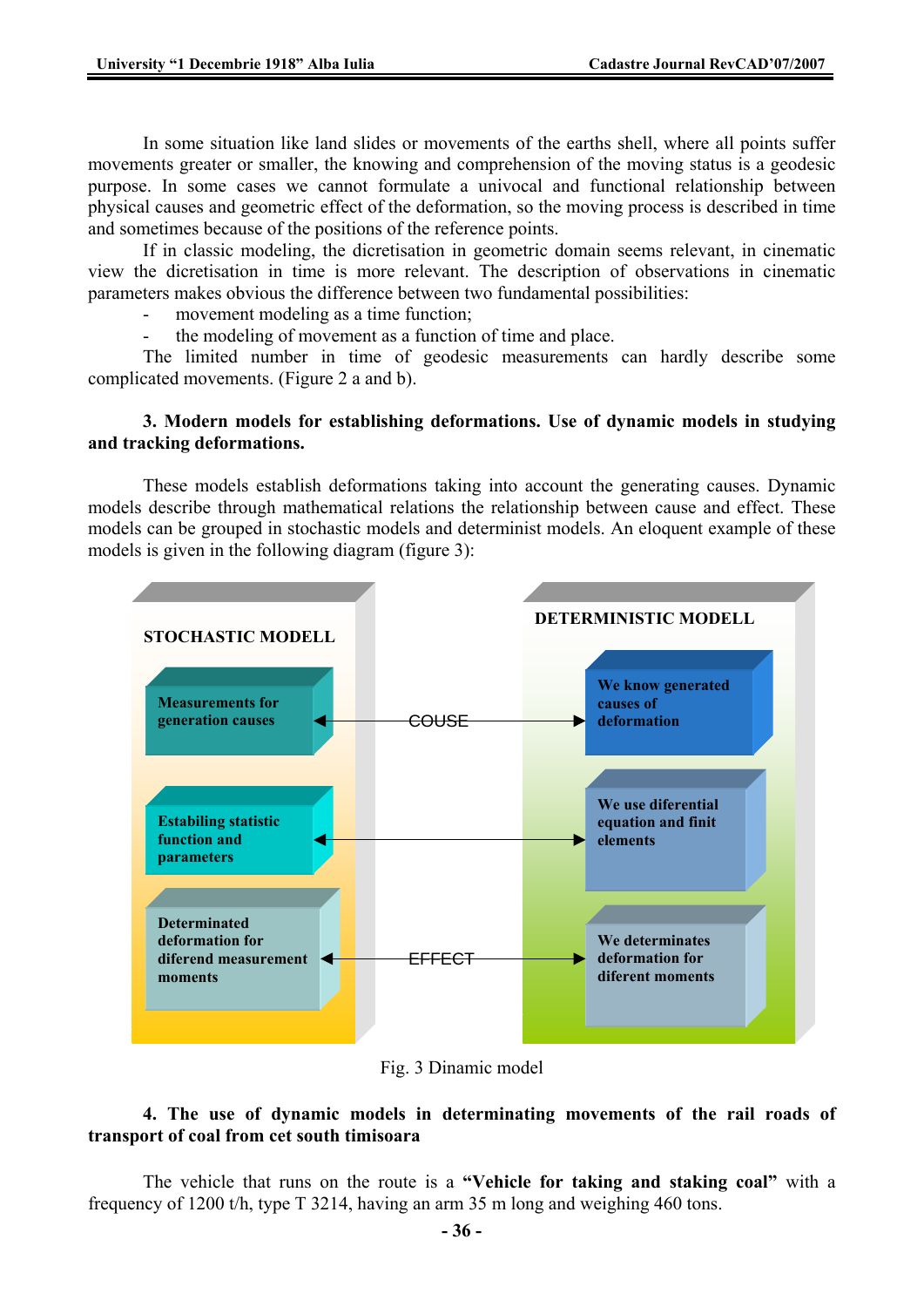The foundation of the running way is made of prefabricated cement with metal, having another layer of cement 32 cm thick to fix the rail to the foundation having the rails embedded 70- 80 cm with small variations.

The foundation is 50 cm wide on the top part, and the bootom part 125 cm, being at the same level with the ground and in some parts underneeth this level, being covered along by coal powder.

In the following image I have prezented the creating mode of a running rail.



Fig. 4 The rail roads and machine

Acros rail roads I executed 5 (five) geotechnical drills have been made along the rail: F1, F2, F3, F4, F5 and 10 (ten) easy and dynamic penetrations: PDU1, PDU2,..., PDU10.

Seismically talking, the building is set in area "D", with  $T_c=1.0$  sec, and  $K_s=0.16$ , extract from the seismic zone map of Romania found in Normative P 100-92, for the design of antiseismic rezidential, cultural, agrozootechnic and industrial buidings.

The foundation land is made from a succecion of sandy grounds that have the density  $I_D$  = 0,47 ... 0,56. These values of the density correspond to a state of mid density of foundation.

After the topo-geodesic measurements done, we have established the difference between rail A and B, presented in table 1 as maximal and minimal values.

| Measurement<br>cicle | Line | <b>HORISONTAL</b><br><b>DEVIANCE</b><br>mm |       | <b>VERTICAL</b><br><b>DEVIANCE</b><br>mm |        | <b>ECARTAMENT</b><br><b>DEVIANCE</b><br>Mm |
|----------------------|------|--------------------------------------------|-------|------------------------------------------|--------|--------------------------------------------|
|                      |      | Int.                                       | Ext.  | Min.                                     | Max.   |                                            |
|                      | A    | $-45$                                      | $+30$ | $-14$                                    | $-169$ | $-36$                                      |
|                      | B    | $-36$                                      | $+28$ | $-14$                                    | $-196$ | $+15$                                      |
| $\rm II$             | А    | $-54$                                      | $+43$ | $-14$                                    | $-177$ | $-40$                                      |
|                      | B    | -41                                        | $+33$ | $-14$                                    | $-213$ | $+19$                                      |
| Ш                    | A    | $-58$                                      | $+46$ | $-14$                                    | $-182$ | $-40$                                      |
|                      | В    | -46                                        | $+37$ | -14                                      | $-215$ | $+22$                                      |

Tabelul 1 – Valoriel minimale şi maximale orizontale şi verticale ale celor doua fire se şină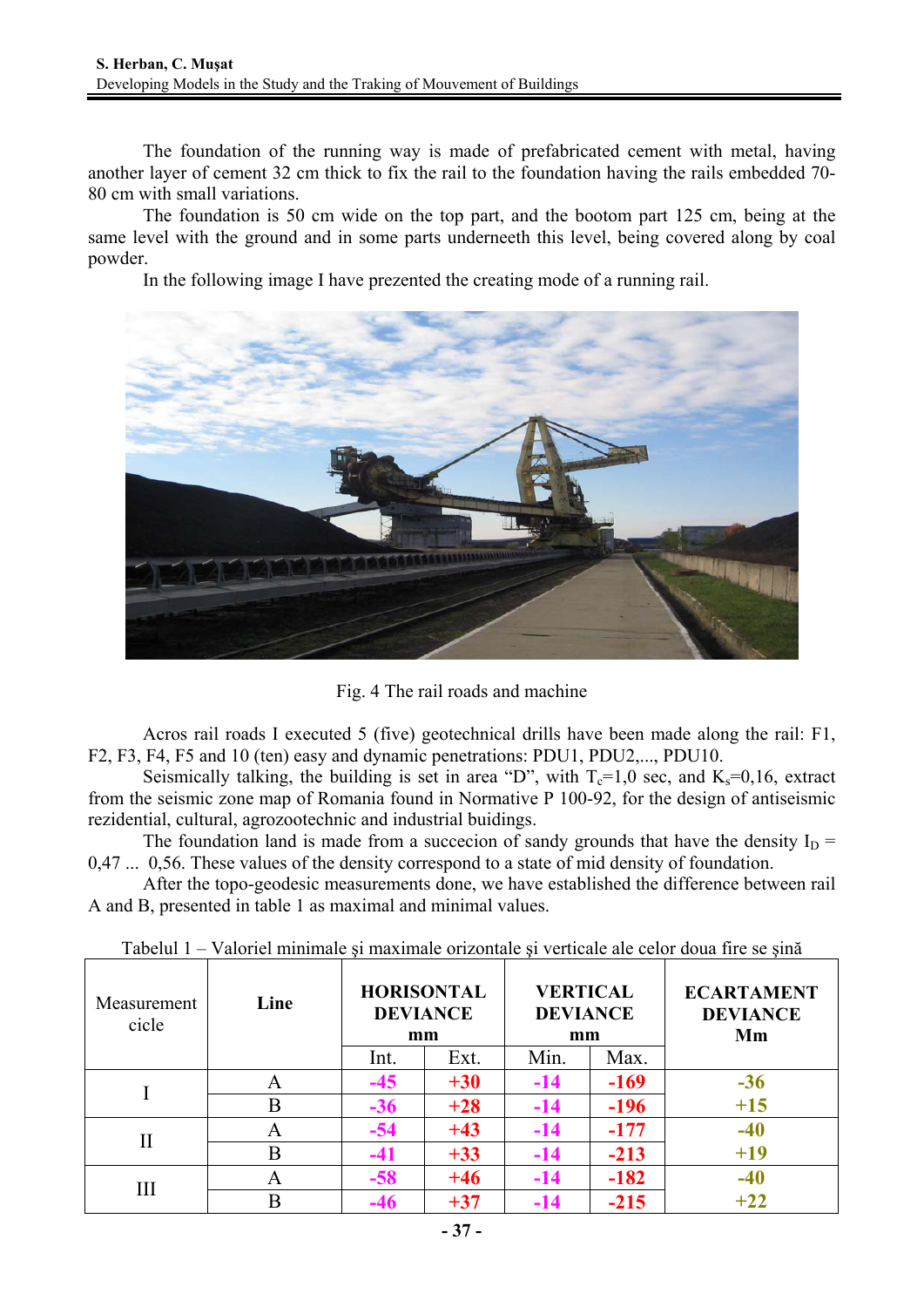The representation of the leveling on PDU was realized in figure 5.

On the base of the determinations done, some statistics have been made in figure 6, as well as the determination of the instant leveling in figure 7.



Fig. 5 Settlements reprezentation with PDU



Fig. 6 Statistical representation of settlemnts of A track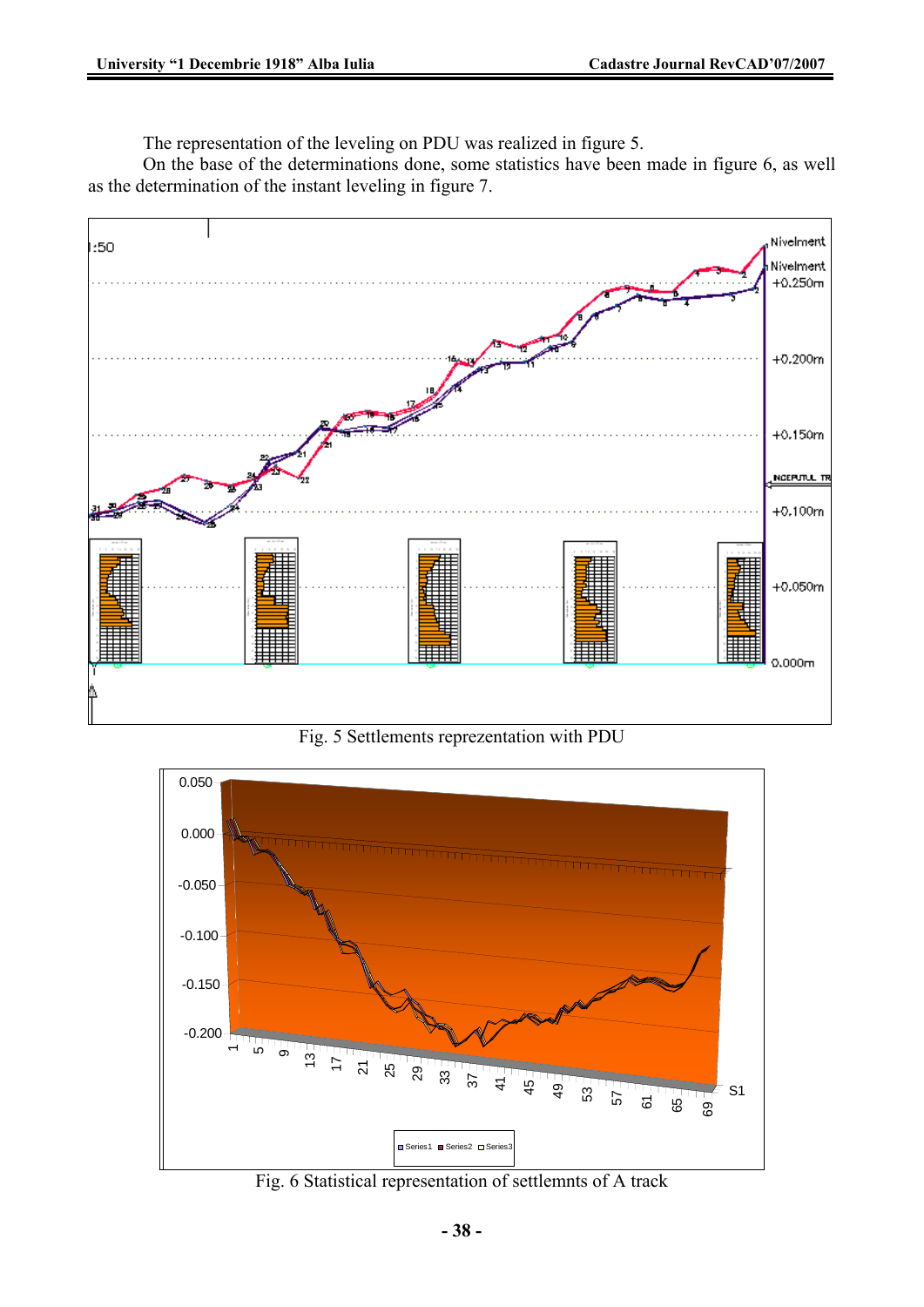

Fig. 7 Statistical representation of settlemnts of B track



Fig. 8 Representation of instant settlements in the right of SS PDU